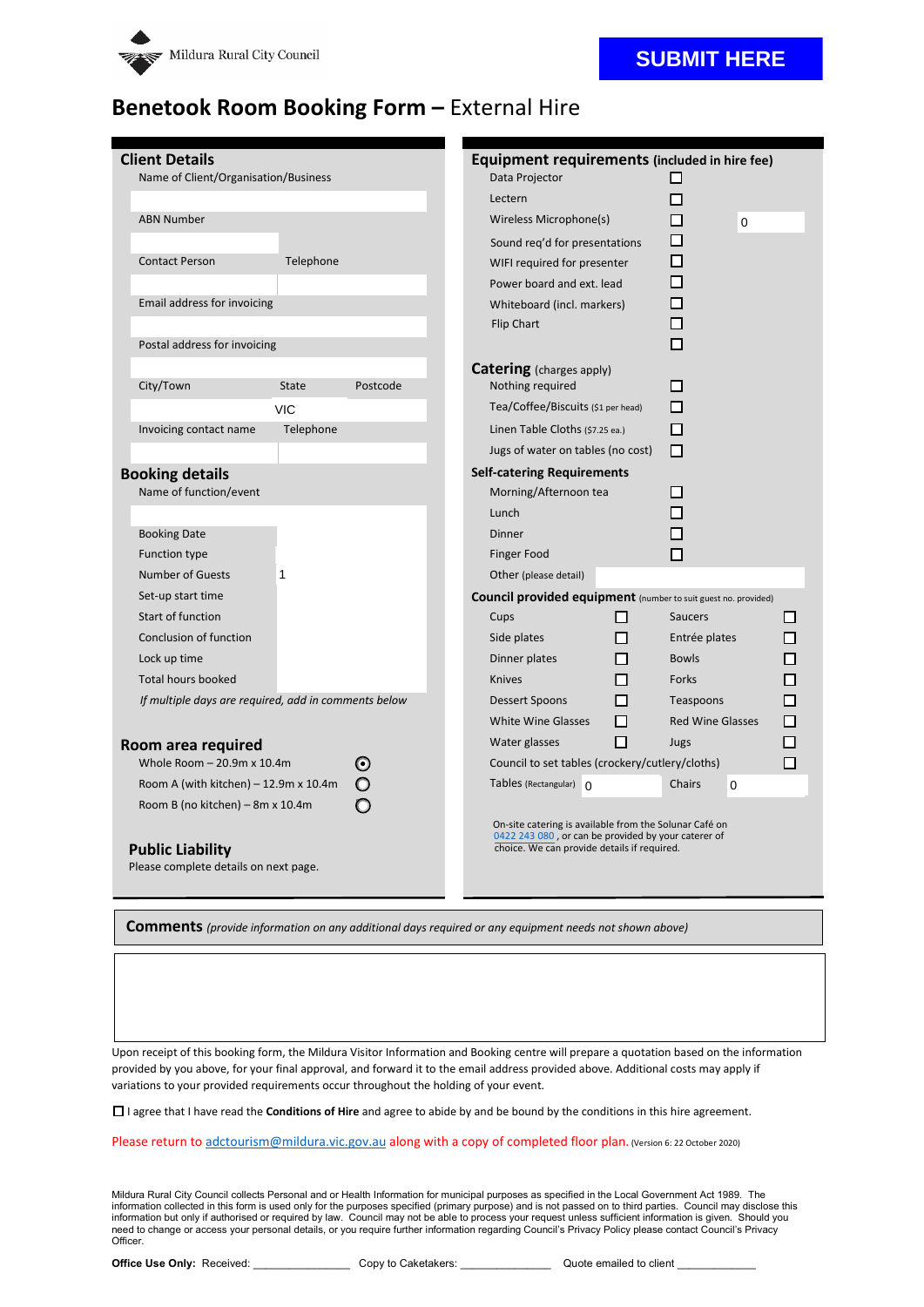

#### **PUBLIC LIABILITY**

All hirers of Council owned and controlled facilities must have public liability insurance that covers their duty of care for all persons who will be involved in the activities they plan to hold at the hired venue.

**Insurance Policy** – A copy of your organisation's current 'Certificate of Currency' for public liability insurance must be attached. (Minimum cover of \$10 million)

If you are uninsured you may utilise an umbrella liability policy arranged by Council. To be eligible for this policy, **hirers must be uninsured** and **not** hire the venue more than 52 times per annum. The cost of this policy is **\$33.00** (GST inclusive) per hire.

#### **POLICY DETAILS**

**Insurer:** QBE Insurance (Australia) Limited through Key Underwriting (Community Liability)

**Policy Number:** MK2CLP017469

**Policy Excess:** \$500.00 (The hirer shall bear this amount for each and every claim) Council's policy only covers your liability for the period of the hire (but not exceeding 5 days) and is subject to the following policy **exclusions:**

**\_\_\_\_\_\_\_\_\_\_\_\_\_\_\_\_\_\_\_\_\_\_\_\_\_\_\_\_\_\_\_\_\_\_\_\_\_\_\_\_\_\_\_\_\_\_\_\_\_\_\_\_\_\_\_\_\_\_\_\_\_\_\_\_\_\_\_\_\_\_\_\_\_\_\_\_\_\_\_\_\_\_\_\_\_\_\_\_\_\_\_\_\_\_\_\_\_\_\_\_\_\_\_\_\_\_\_\_\_\_\_\_\_\_\_\_\_\_\_\_\_\_\_\_\_\_\_\_\_\_\_\_\_\_\_\_\_\_\_\_\_\_\_\_\_\_\_\_\_\_\_\_\_\_\_\_\_\_\_\_\_\_\_\_\_\_\_\_\_\_\_\_\_\_\_\_\_\_\_**

- Property damage or personal injury sustained whilst participating in any game, race, practice, trial or other sporting activity
- Children's rides and animal rides
- Inflatable recreational equipment
- Rock/Pop concerts
- Claims for personal injury or property damage arising from any participation by spectators
- Child minding/child care
- Property damage or personal injury arising out of sporting activities/demonstrations conducted by stallholders
- Amusement rides and devices
- Fireworks and pyrotechnics
- Security personnel
- Claims for personal injury or property damage arising from use by buskers knives, swords (including theatrical knives and swords) or any activity involving the use of fire

#### **Please nominate which public liability insurance cover you wish to provide by ticking the appropriate box below:**

◯ Copy of Public Liability Insurance is attached

#### **O**I wish to purchase Public Liability Insurance for this event

□ I declare that I am the applicant; and that all information in this application is true and correct.

☐ I have read and understood the Public Liability Insurance exclusions and limitations. (Failure to disclose information may result in inadequate or no cover for your event). The event will be organised and managed as I have described unless advised otherwise by Mildura Rural City Council and/or its authorities.

□ By purchasing PLI Cover, the Applicant agrees to indemnify and to keep indemnified Mildura Rural City Council, its servants and agents (the Council), and each of them from and against all actions, costs, claims, charges, expenses, penalties, demands and damages whatsoever which may be brought or made or claimed against them, or any of them, in connection with the Event being applied for. The Applicant's liability to indemnify the Council shall be reduced proportionally to the extent that any act or omission of the Council directly contributed to the loss or liability

☐ By purchasing PLI Cover, the Applicant agrees to hold harmless Mildura Rural City Council its servants and agents (the Council), and each of them in connection with all claims resulting from damage, loss, death or injury in connection with the event being applied for, which may otherwise be brought or made or claimed by the Applicant against the Council, except to the extent that the Council is grossly negligent.

□ I acknowledge and accept the trading terms are strictly 30 days from the invoice date, unless stated otherwise. I accept the standard payment options provided by Council.

**\_\_\_\_\_\_\_\_\_\_\_\_\_\_\_\_\_\_\_\_\_\_\_\_\_\_\_\_\_\_\_\_\_\_\_\_\_\_\_\_\_\_\_\_\_\_\_\_\_\_\_\_\_\_\_\_\_\_\_\_\_\_\_\_\_\_\_\_\_\_\_\_\_\_\_\_\_\_\_\_\_\_\_\_\_\_\_\_\_\_\_\_\_\_\_\_\_\_\_**

☐ I understand that late payment may cause Council to submit an account to a debt collection agency and/or cancellation/suspension of the account and debt recovery costs may be imposed.

□ I accept that by signing this form I authorise that the email address provided will be used for all future financial correspondence and I will notify Council if I would prefer to receive invoices and statements by mail.

Signature: **Date:** Date: **Date:** Date: **Date: Date: Date: Date: Date: Date: Date: Date: Date: Date: Date: Date: Date: Date: Date: Date: Date: Date: Date: Date: Date: Date: Date:** 

If you have any problems completing this form please call our customer service staff on (03) 5018 8380 for assistance.

Mildura Rural City Council collects Personal and or Health Information for municipal purposes as specified in the Local Government Act 1989. The information collected in this form is used only for the purposes specified (primary purpose) and is not passed on to third parties. Council may disclose this information but only if authorised or required by law. Council may not be able to process your request unless sufficient information is given. Should you need to change or access your personal details, or you require further information regarding Council's Privacy Policy please contact Council's Privacy Officer.